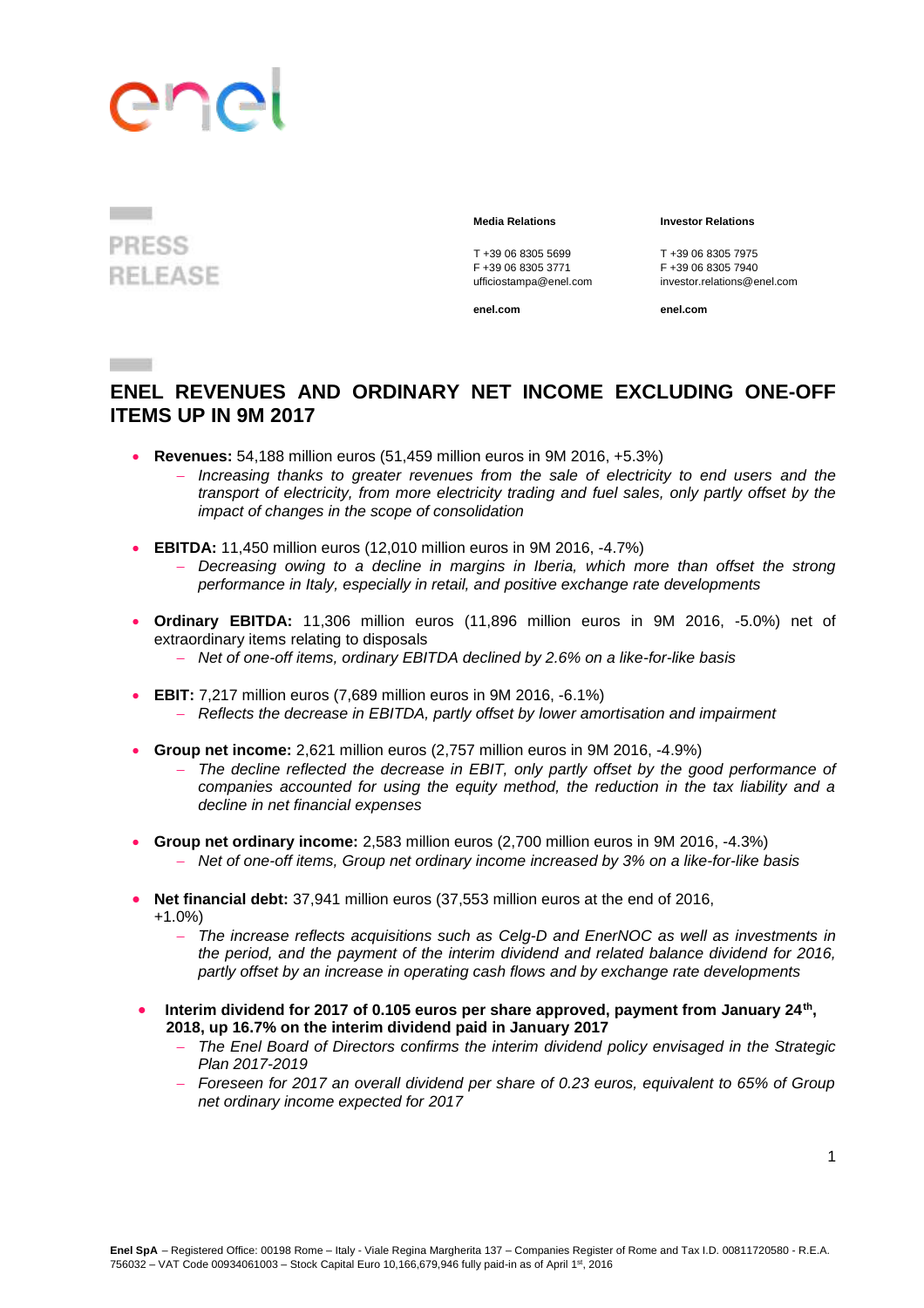**Francesco Starace,** Chief Executive Officer and General Manager of Enel, said*: "In the first nine months of 2017, our geographical diversification and the contribution of investments in growth have enabled us to manage the ongoing global shortage of hydro and wind resources and the continuing challenges of conditions in the Iberian peninsula. We achieved an increase in revenues mainly as a result of our performance in the sale and transport of electricity, an improvement in the Group's cash generation and an increase of 3% in ordinary net income net of one-off items. For the remainder of 2017, we will continue the acceleration of investment in digitisation, in line with which we have already installed more than a million new generation smart meters in Italy and will complete the installation of digital meters in Spain. Our growth in renewables will be boosted even further with the intensification of our BSO strategy, which*  has now been expanded to new countries like Mexico. In view of the progress achieved for each of the *Plan objectives, the results posted in the first nine months of the year and forecast developments in the last quarter, we can confirm our performance and financial targets for 2017."*

**\*\*\*\*\***

**Rome, November 9th, 2017 –** The Board of Directors of Enel S.p.A. ("Enel"), chaired by Patrizia Grieco, has examined and approved yesterday afternoon the Interim Financial Report at September 30<sup>th</sup>, 2017. The Board of Directors has also examined and approved Enel's financial statements on the same date and the report that indicates that the company's financial position and performance permit the distribution of an interim dividend for 2017 of 0.105 euros per share, which will be paid as from January 24<sup>th</sup>, 2018.

### **1) Consolidated financial highlights for the first nine months of 2017**

#### **REVENUES**

**Revenues** *(millions of euros)* **9M 2017 9M 2016 Change** Italy 27,780 26,335 5.5% Iberia 14,701 14,701 14,048 4.6% Latin America 24.1% Europe and North Africa **1,750** 1,750 3,075 -43.1% North and Central America 608 672 672 -9.5% Sub-Saharan Africa and Asia 18 18 18 Other, eliminations and offici, climinations and<br>adjustments (553) (612) 9.6% **TOTAL 54,188 51,459 5.3%**

The following table provides a breakdown of revenues by **business area**: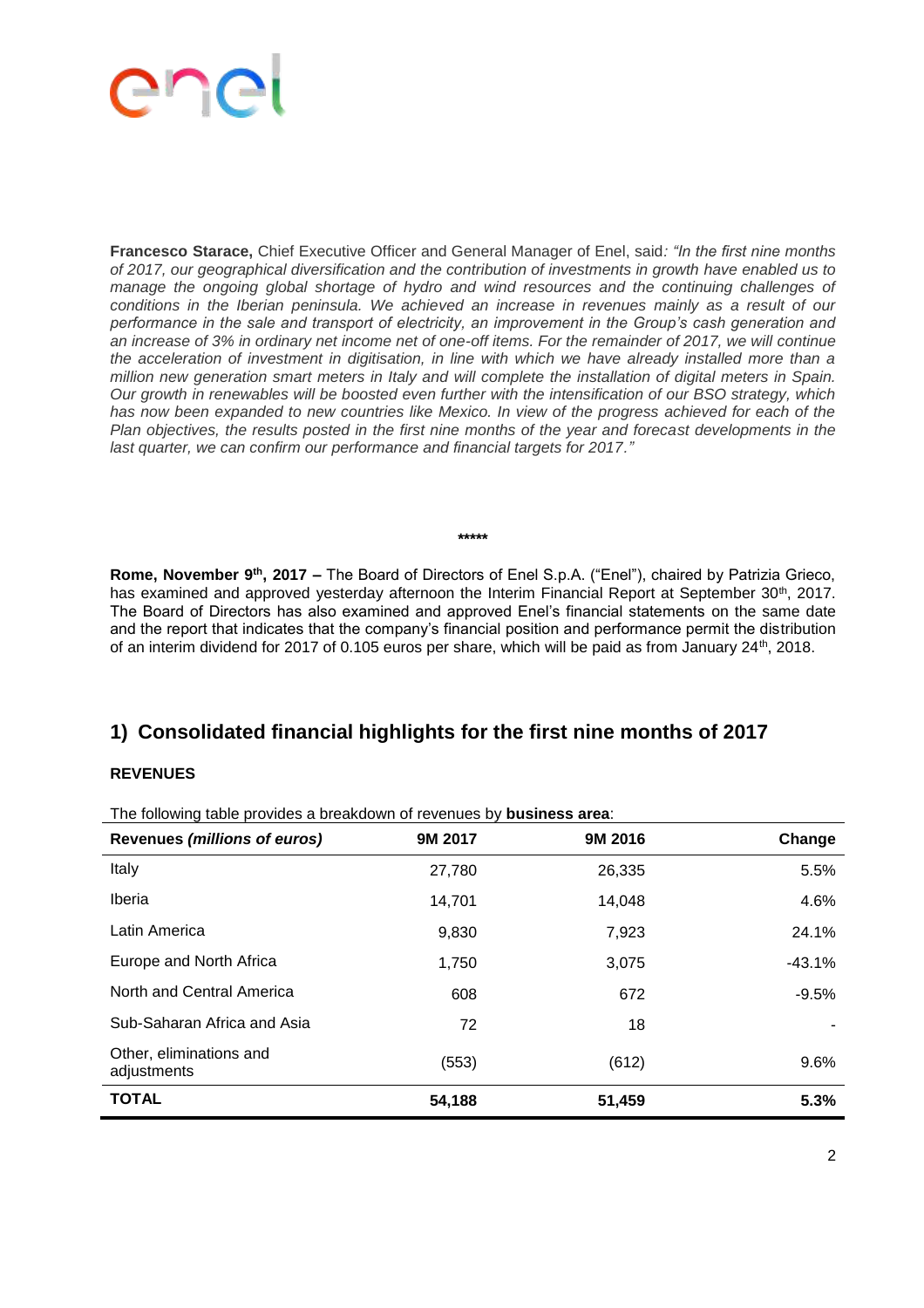# $\sum_{i=1}^{n}$

- Revenues in the **first nine months of 2017** amounted to 54,188 million euros, **an increase of 2,729 million euros** (**+5.3%**) compared with the same period of 2016, largely due to higher revenues from:
	- the sale of electricity to end users and the transport of electricity;
	- electricity trading activities and fuel sales.

These factors were only partly offset by:

- a decrease in sales on the wholesale market;
- the net impact of changes in the scope of consolidation for 421 million euros, attributable to the effects of the sale of Slovenské elektrárne A.S. ("Slovenské elektrárne") equal to 1,236 million euros and of the deconsolidation of EGPNA REP equal to 235 million euros, net of the effects of the acquisition of Brazilian distribution company Celg Distribuição S.A. ("Celg-D") equal to 963 million euros and of EnerNOC Inc. for 87 million euros.
- Revenues in **the first nine months of 2017 include**, as the only **extraordinary item**, the capital gain on the disposal of the Group's stake in Chilean company Electrogas, equal to 144 million euros. Revenues in **the first nine months of 2016** included, as **extraordinary items**, the capital gains on the disposals of the Group's stakes in Chilean company GNL Quintero S.A. and in the Italian company Hydro Dolomiti Enel Srl, equal to 171 million euros and 124 million euros respectively.

#### **EBITDA**

| <b>EBITDA (millions of euros)</b> | 9M 2017 | 9M 2016 | Change                   |
|-----------------------------------|---------|---------|--------------------------|
| Italy                             | 5,238   | 5,445   | $-3.8%$                  |
| Iberia                            | 2,543   | 2,970   | $-14.4%$                 |
| Latin America                     | 3,117   | 2,612   | 19.3%                    |
| Europe and North Africa           | 409     | 609     | $-32.8%$                 |
| North and Central America         | 326     | 470     | $-30.6%$                 |
| Sub-Saharan Africa and Asia       | 47      | 7       |                          |
| Other                             | (230)   | (103)   | $\overline{\phantom{a}}$ |
| <b>TOTAL</b>                      | 11,450  | 12,010  | $-4.7%$                  |

The following table provides a breakdown of EBITDA by **business area**:

- **EBITDA in the first nine months of 2017**, equal to 11,450 million euros, declined by 560 million euros compared with the same period of 2016. The change reflected the decline in margins in the Iberian Peninsula, mainly as a result of the impact of drought on the generation margin and on provisioning costs for commodities. These factors were only partly offset by:
	- a 147 million euro positive effect from exchange rate developments;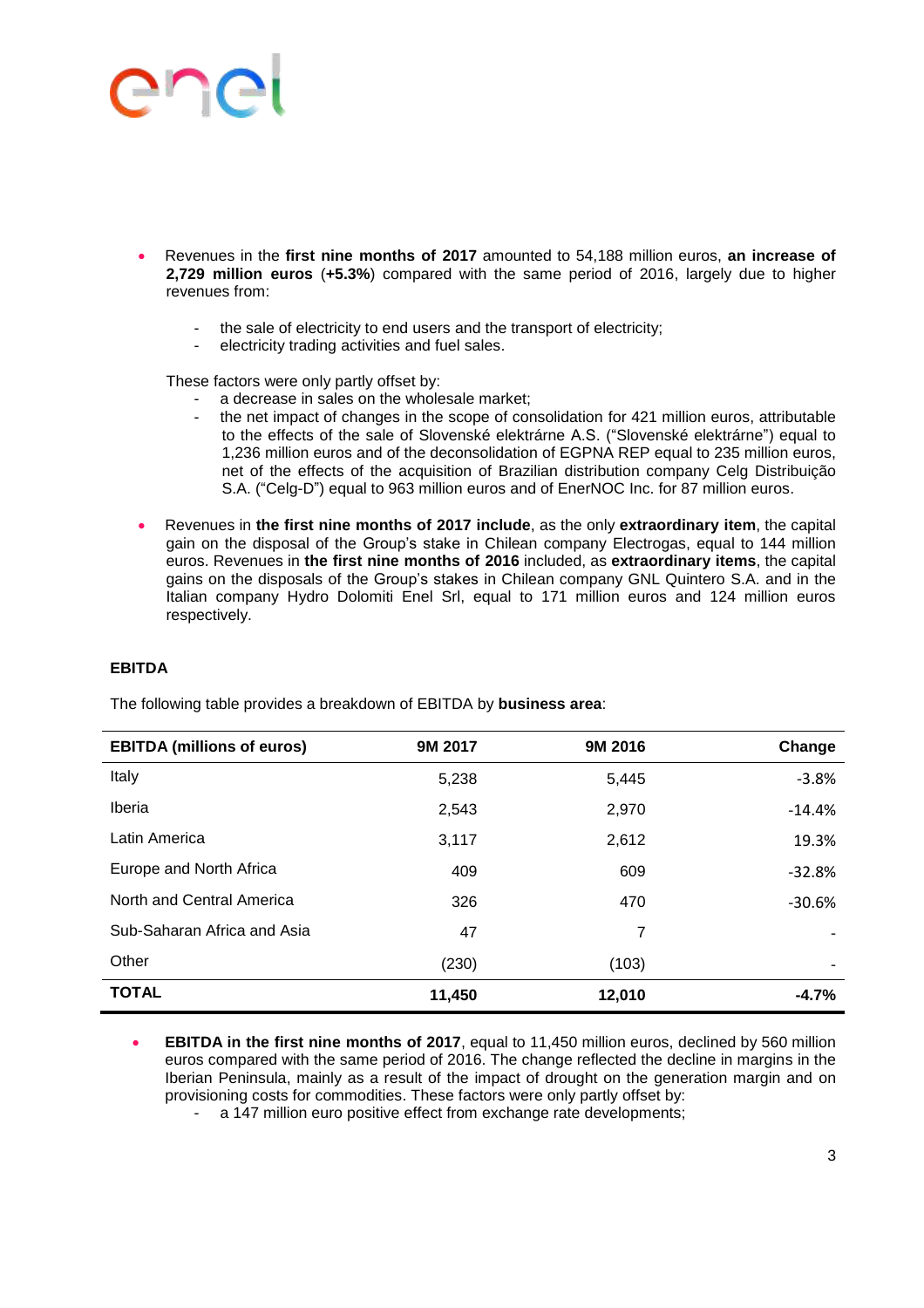### end

the strong performance posted in Italy, especially in the retail market.

#### **ORDINARY EBITDA**

The following table provides a breakdown of ordinary EBITDA by **business area**:

| <b>Ordinary EBITDA (millions of euros)</b> | 9M 2017 | 9M 2016 | Change   |
|--------------------------------------------|---------|---------|----------|
| Italy                                      | 5,238   | 5,321   | $-1.6%$  |
| Iberia                                     | 2,543   | 2,970   | $-14.4%$ |
| Latin America                              | 2,973   | 2,622   | 13.4%    |
| Europe and North Africa                    | 409     | 609     | $-32.8%$ |
| North and Central America                  | 326     | 470     | $-30.6%$ |
| Sub-Saharan Africa and Asia                | 47      | 7       |          |
| Other                                      | (230)   | (103)   |          |
| <b>TOTAL</b>                               | 11,306  | 11,896  | $-5.0%$  |

Ordinary EBITDA **in the first nine months of 2017** amounted to **11,306 million euros**, a decrease of 590 million euros (-5.0%) compared with the same period of 2016. The only **extraordinary item in the first nine months of 2017**, not included in ordinary EBITDA, amounted to 144 million euros and include the capital gain posted in Chile on the disposal of the Group's stake in Electrogas. In the same period of 2016, extraordinary items amounted to 114 million euros and are the same as those noted under revenues, partly offset by capital losses in Chile and Peru on the abandonment of the development of hydro projects (about 181 million euros).

Net of the one-off items discussed below, ordinary EBITDA in the first nine months of 2017 amounted to 11,195 million euros, compared with 11,497 million euros in the same period of 2016, a decrease of 302 million euros (-2.6%).

One-off items in the **first nine months of 2017** amounted to 111 million euros and included: in the Iberian Peninsula, a number of adjustments of non-mainland remuneration and receipt of a reimbursement of costs for the "*bono social*" for a number of previous financial years totalling 194 million euros; and in Latin America, a number of provisions recognised by Celg-D following its acquisition and the recognition of a number of prior-period fines levied in Argentina, with a total positive impact of 83 million euros.

**In the first nine months of 2016** one-off items were 399 million euros and refer to: in Italy, income from the renegotiation of gas contracts worth 311 million euros; in the Iberian Peninsula, the reimbursement of the environmental tax in the region of Extremadura, the reversal of provisions and the capital gain on the disposal of the reinsurance company Compostilla RE for a total of 125 million euros; and other minor oneoff items totalling -37 million euros.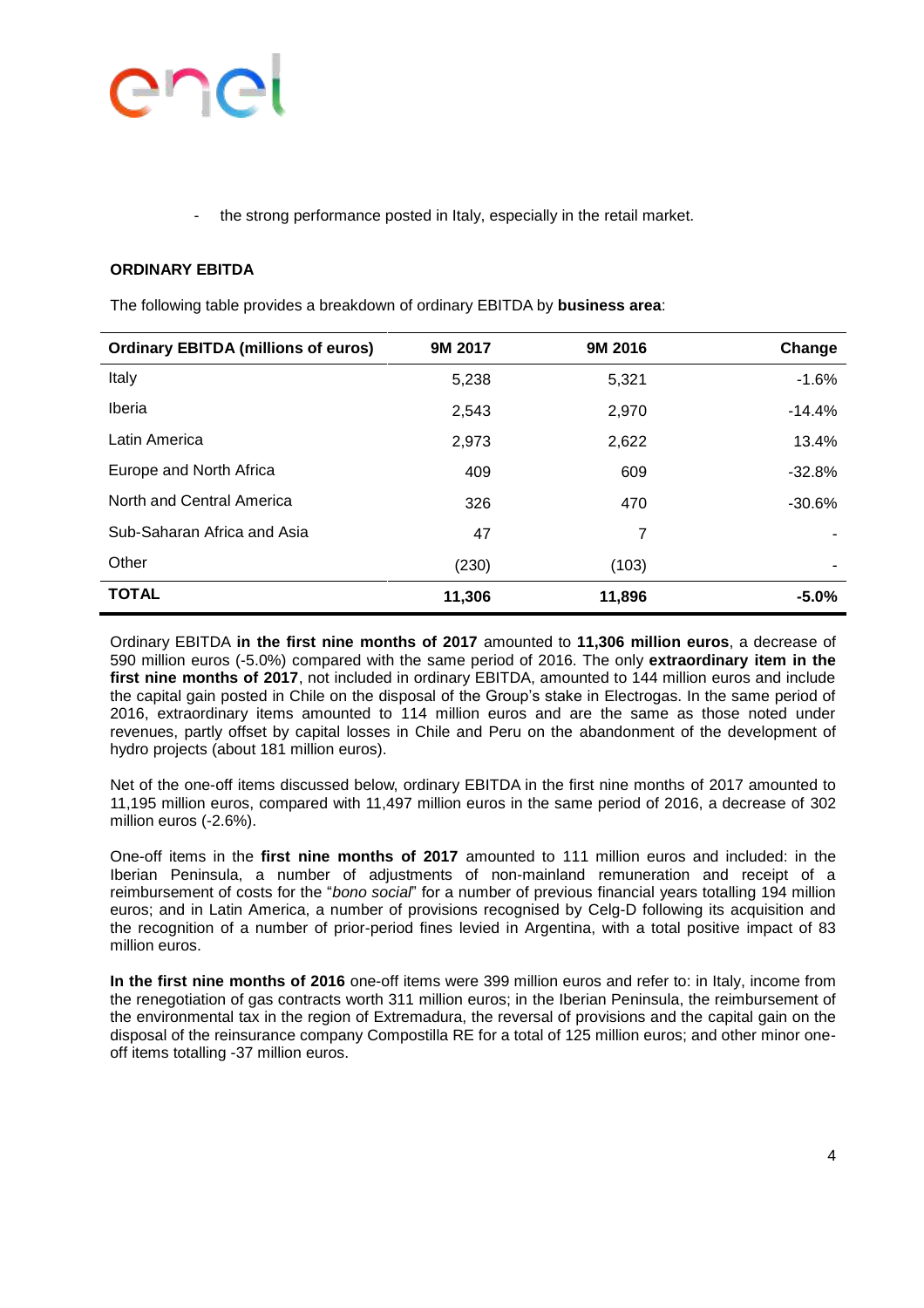# PD

#### **EBIT**

The following table provides a breakdown of EBIT by **business area**:

| <b>EBIT (millions of euros)</b> | 9M 2017 | 9M 2016 | Change   |
|---------------------------------|---------|---------|----------|
| Italy                           | 3,555   | 3,824   | $-7.0%$  |
| Iberia                          | 1,316   | 1,630   | $-19.3%$ |
| Latin America                   | 2,138   | 1,839   | 16.3%    |
| Europe and North Africa         | 253     | 326     | $-22.4%$ |
| North and Central America       | 181     | 259     | $-30.1%$ |
| Sub-Saharan Africa and Asia     | 15      | (5)     |          |
| Other                           | (241)   | (184)   | $-31.0%$ |
| <b>TOTAL</b>                    | 7,217   | 7,689   | $-6.1%$  |

**EBIT** in the first nine months of 2017 was 7,217 million euros, a decrease of 472 million euros (-6.1%), compared with the same period of 2016, in line with the decline in EBITDA, partly offset by the reduction in depreciation, amortisation and impairment compared with the first nine months of 2016. This factor reflects the impact of impairment on the assets classified as held for sale in the first nine months of 2016, which amounted to 111 million euros, mainly reflecting adjustments of the estimated value of assets under development in upstream gas and Marcinelle Energie S.A.

#### **GROUP NET INCOME**

In the first nine months of 2017, Group net income amounted to **2,621 million euros**, compared with 2,757 million euros in the same period of the previous year, a decrease of 136 million euros (-4.9%). **The aforementioned decrease in EBIT** was partly offset by:

- **a reduction in taxes** compared with the first nine months of 2016, taking into account the lower pre-tax income as well as the lower tax rate in Italy, partly offset by the increase in tax rates in Chile;
- **a decrease in net financial expense**, only partially offset by the charges associated to the early redemption of bonds by Enel Finance International N.V. under the so-called "make whole call option";
- the **improvement in the performance of companies accounted for using the equity method**;
- the **lower impact of third party interests** due to a different mix in Group net income and to the partial non-proportional demerger of subsidiary Enel Green Power in favour of Enel, completed in 2016.

**GROUP NET ORDINARY INCOME** amounted to **2,583 million euros** in the first nine months of 2017, compared with 2,700 million euros in the same period of the previous year, a decrease of 117 million euros (-4.3%). Net of the one-off items noted under ordinary EBITDA, Group net ordinary income amounted to 2,504 million euros in the first nine months of 2017, an increase of 73 million euros (+3.0%)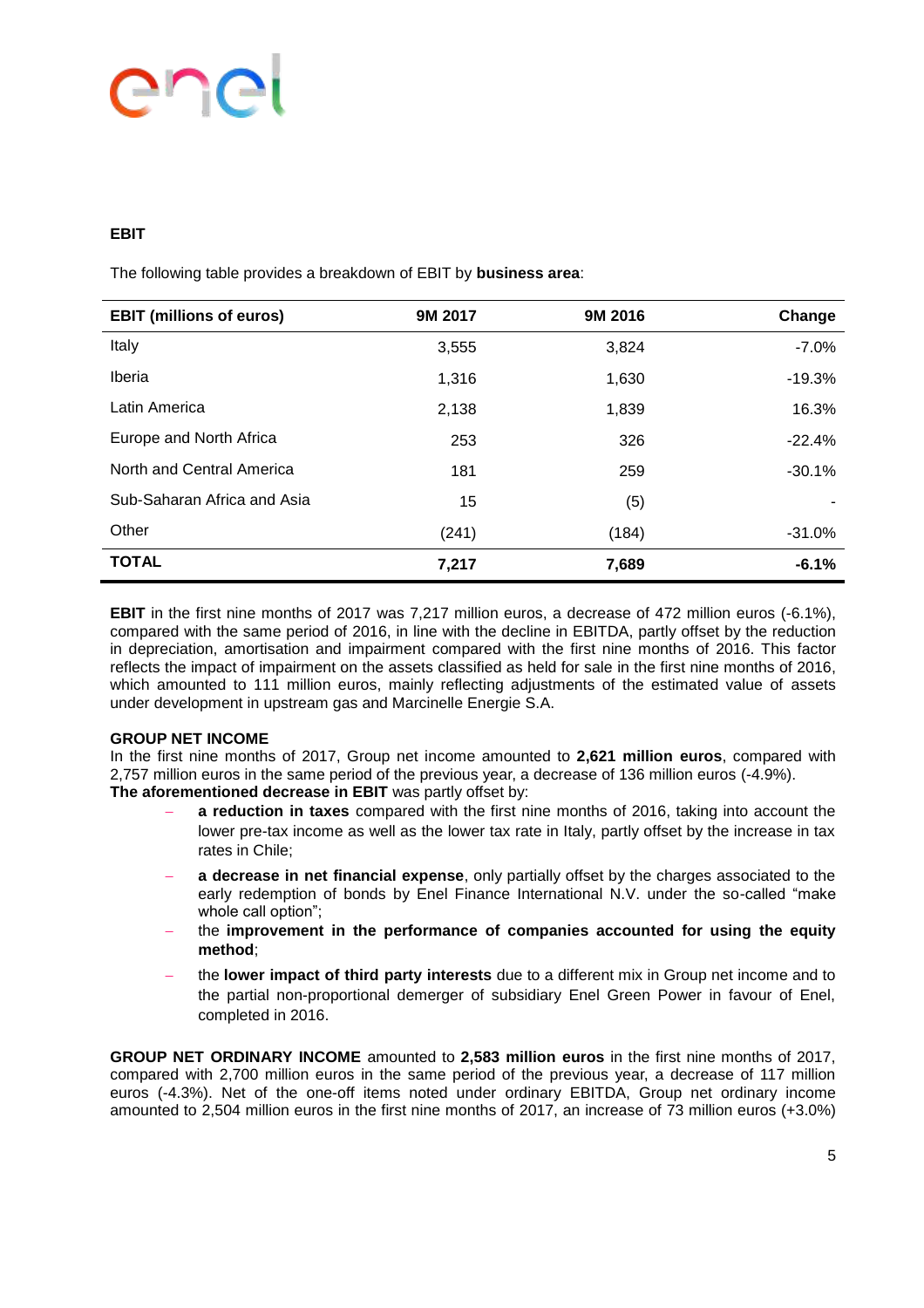# **PIC**

on the 2,431 million euros posted in the same period of 2016. One-off items had a positive impact on Group net ordinary income of 79 million euros in the first nine months of 2017 and 269 million euros in the same period of 2016.

#### **FINANCIAL POSITION**

The financial position shows **net capital employed** as of September 30th, 2017 of **90,554 million euros** (90,128 million euros as of December 31st, 2016).

This amount is funded by:

- **equity pertaining to shareholders of the parent company and non-controlling interests of 52,613 million euros** (52,575 million euros as of December 31st, 2016);
- **net financial debt** of **37,941 million euros** (37,553 million euros as of December 31st, 2016), up 388 million euros, reflecting the adverse impact of borrowing for acquisitions (including Celg-D and EnerNOC Inc.), for investments in the period as well as for the payment of the interim dividend on 2016 results and of the associated balance dividend (totalling 0.18 euros/share, for an overall dividend amount of 1,830 million euros) which were approved by Enel's Board of Directors on November 10<sup>th</sup>, 2016 and by the company's General Shareholders Meeting on May 4<sup>th</sup>, 2017 respectively. The effects of all these elements were partly offset by operating cash flows and developments in exchange rates, which affected the part of the debt denominated in currencies other than the euro.

As of September 30<sup>th</sup>, 2017, the **debt/equity ratio** was **0.72** (0.71 as of December 31<sup>st</sup>, 2016).

#### **CAPITAL EXPENDITURE**

| <b>Capital expenditure (millions of</b><br>euros) | 9M 2017 | 9M 2016 | Change    |
|---------------------------------------------------|---------|---------|-----------|
| Italy                                             | 1,124   | 1,170   | $-3.9%$   |
| Iberia                                            | 582     | 646     | $-9.9%$   |
| Latin America                                     | 2,094   | 1,994   | 5.0%      |
| Europe and North Africa                           | 208     | 144     | 44.4%     |
| North and Central America                         | 1,479   | 989     | 49.5%     |
| Sub-Saharan Africa and Asia                       | 25      | 253     | $-90.1%$  |
| Other                                             | 8       | 20      | $-60.0\%$ |
| <b>TOTAL</b>                                      | 5,520   | 5,216   | 5.8%      |

The following table provides a breakdown of capital expenditure by **business area:** 

 **Capital expenditure** in the first nine months of 2017 increased by 304 million euros compared with the same period of 2016, essentially reflecting investment in international renewable energy generation activities, especially in the United States and Mexico.

 Capital expenditure does not include investments in the units classified as "held for sale", worth 27 million euros in the first nine months of 2017 and 288 million euros in the first nine months of 2016.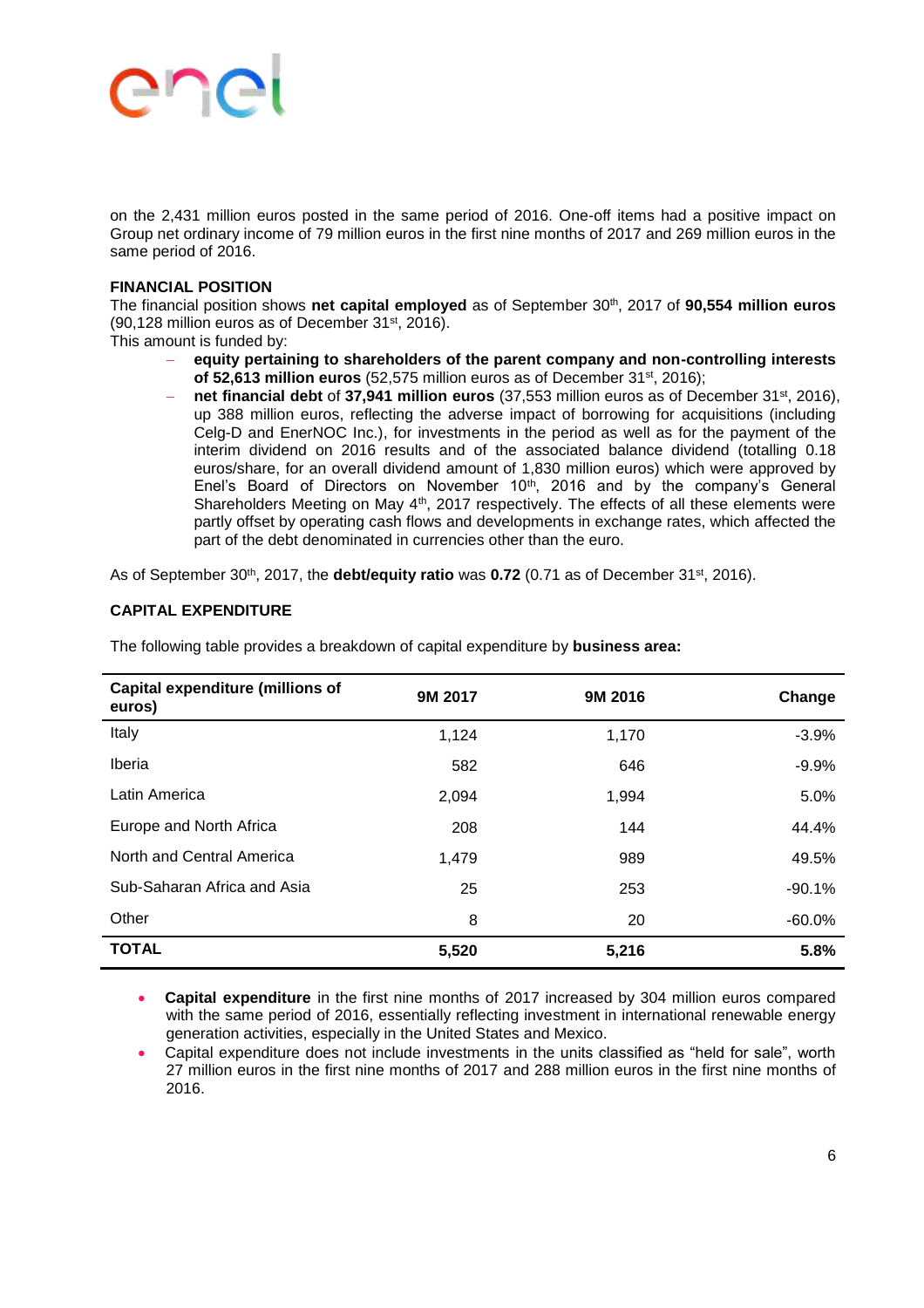# enc

### **2) Financial highlights of the Parent Company in the first nine months of 2017**

The Parent Company Enel S.p.A., in its capacity as holding company, sets the strategic objectives for the Group and coordinates the activities of its subsidiaries. The activities that Enel performs in respect of the other Group companies as part of its management and coordination role include holding company functions (coordination of governance processes), global business line functions (coordination of businesses in all the geographical areas in which the Group operates) and global service functions (coordination of information technology and procurement activities). Within the Group, Enel also directly performs the role of central treasury, ensuring access to the money and capital markets, and provides coverage of insurance risks.

| Millions of euros                                        |         |          |           |
|----------------------------------------------------------|---------|----------|-----------|
|                                                          | 9M 2017 | 9M 2016  | Change    |
| Revenues                                                 | 93      | 166      | $-44.0\%$ |
| <b>EBITDA</b>                                            | (131)   | (57)     | $-129.8%$ |
| <b>EBIT</b>                                              | (140)   | (170)    | 17.6%     |
| Net financial expense and income from equity investments | 2,486   | 2,273    | 9.4%      |
| Net income for the period                                | 2,461   | 2,259    | 8.9%      |
| Net financial debt                                       | 13,112* | 13,839** | $-5.3\%$  |

\**As of September 30th, 2017* \*\**As of December 31st, 2016*

**Revenues,** which essentially refer to services rendered to the subsidiaries as part of the management and coordination function performed by the Parent Company, amounted to 93 million euros in the first nine months of 2017, a decrease of 73 million euros compared with the same period of the previous year. This reduction is essentially attributable to the decline in revenues from management fees, reflecting adjustments in respect of previous years and the application of the new remuneration mechanism adopted by the Parent Company this year.

**EBITDA** was -131 million euros in the first nine months of 2017, a deterioration of 74 million euros on the same period of 2016, mainly attributable to the reduction in revenues from services.

**EBIT**, including depreciation and amortisation of 9 million euros, was -140 million euros in the first nine months of 2017 as a result of the abovementioned developments in revenues and EBITDA, an improvement of 30 million euros on the corresponding period in 2016. In the first nine months of 2016, depreciation and amortisation of 10 million euros was accompanied by impairment losses on equity investments of 103 million euros.

**Net financial expenses and income from equity investments** in the first nine months of 2017 were 2,486 million euros overall. This figure includes dividends received from subsidiaries, associates and other entities worth 2,976 million euros (2,882 million euros in the first nine months of 2016) and net financial expenses of 490 million euros (609 million euros in the first nine months of 2016). Net financial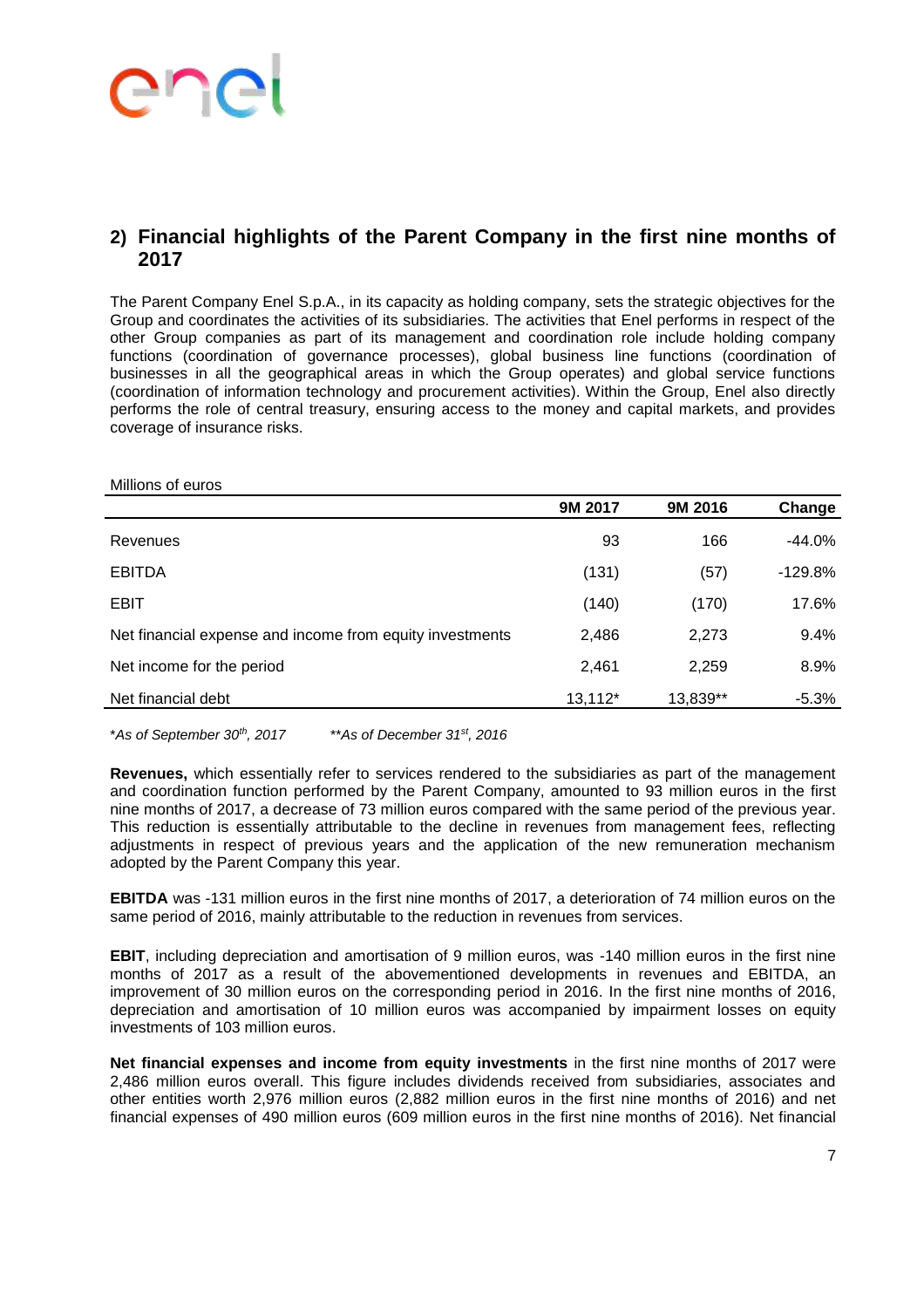

expenses decreased by 119 million euros compared with September 30<sup>th</sup>, 2016, largely attributable to the decrease in net expenses on derivatives held by Enel S.p.A., partly offset by a net negative impact of exchange rate developments.

**Net income for the first nine months of 2017** was 2,461 million euros, compared with 2,259 million in the same period of 2016. The increase of 202 million euros mainly reflected the improvement in the result of finance operations.

**Net financial debt as of September 30th, 2017** amounted to 13,112 million euros, a decrease of 727 million euros on December 31<sup>st</sup>, 2016. This decline was the result of a 2,800 million euro decrease in net long-term debt, partly offset by a 2,073 million euro increase in net short-term debt.

**\*\*\*\*\***

### **OPERATIONAL HIGHLIGHTS IN THE FIRST NINE MONTHS OF 2017**

|                                         | 9M 2017 | 9M 2016 | Change  |
|-----------------------------------------|---------|---------|---------|
| <b>Electricity sales (TWh)</b>          | 213.1   | 198.7   | 7.2%    |
| Gas sales (billions of m <sup>3</sup> ) | 7.9     | 7.4     | 6.8%    |
| <b>Electricity generated (TWh)</b>      | 184.5   | 195.2   | $-5.5%$ |
| <b>Electricity distributed (TWh)</b>    | 333.3   | 320.4   | 4.0%    |
| Employees (no.)                         | 63,331  | 62,080  | 2.0%    |

#### **Electricity and gas sales**

- **Electricity** sold by the Enel Group in the first nine months of 2017 amounted to **213.1 TWh**. an increase of 14.4 TWh (+7.2%) on the same period of 2016. Specifically:
	- ‒ higher electricity volumes were sold in Italy (+7.1 TWh), Latin America (+7.7 TWh, mainly due to the acquisition of Celg-D), Spain (+1.8 TWh) and Romania (+2.0 TWh);
	- lower electricity volumes were sold in the "Europe and North Africa" business area, due to the changes in the scope of consolidation as a result of the sale of assets in France and of the deconsolidation of Slovenské elektrárne.
- **Natural gas** sold amounted to **7.9 billion cubic metres**, an increase of 0.5 billion cubic metres on the same period of 2016.

#### **Electricity generated**

**Net electricity produced by the Enel Group** in the first nine months of 2017 amounted to 184.5 TWh, a decrease of 10.7 TWh on the same period of 2016 (-5.5%), attributable to a decrease in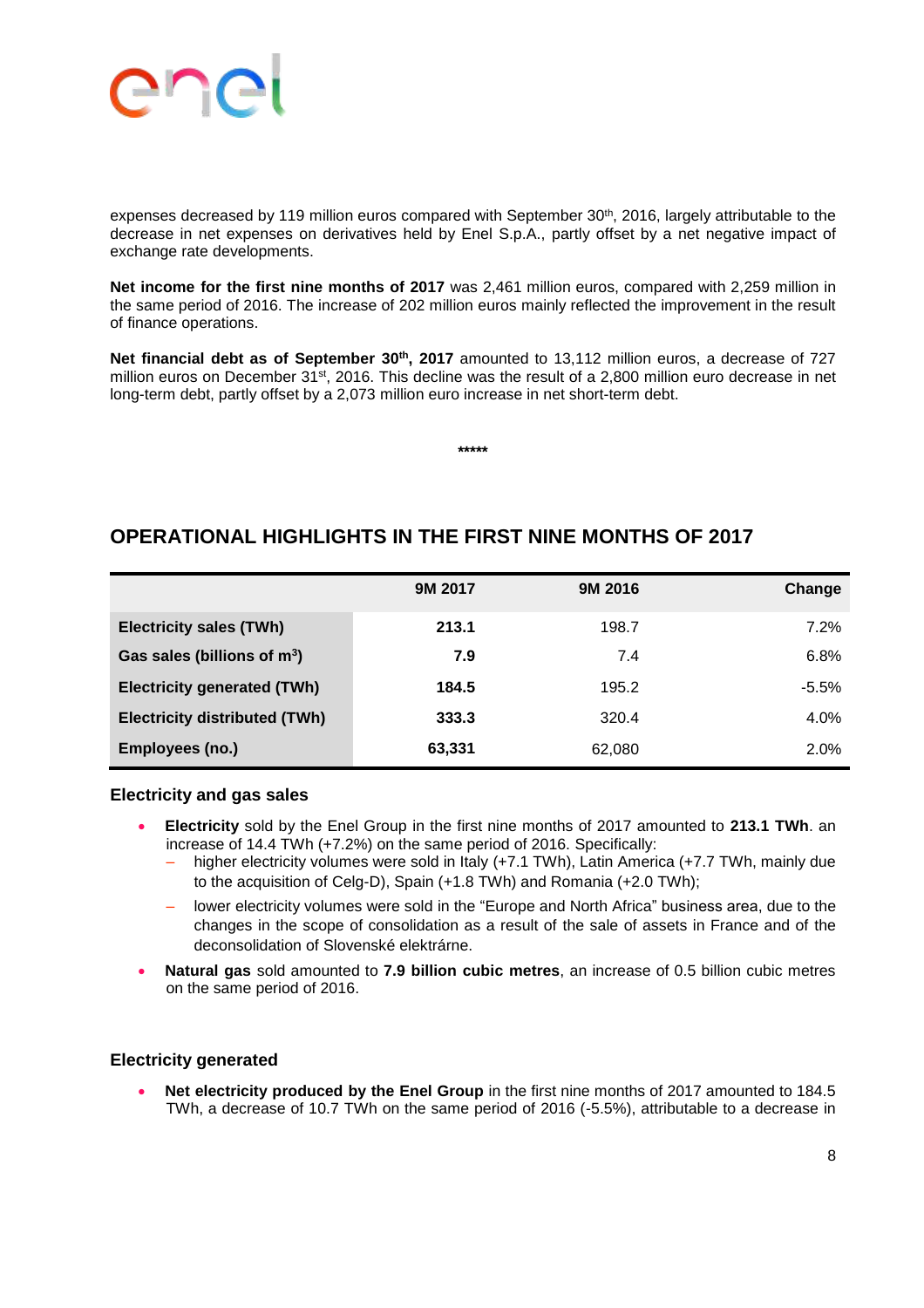generation in Italy (-4.6 TWh) and in other countries (-6.1 TWh). More specifically, this drop reflected:

- ‒ the higher contribution from thermal generation (+2.9 TWh), mainly attributable to Iberia, where strong drought and the halt of French nuclear plants favoured generation from this source; these effects were only partially offset by the deconsolidation of Marcinelle Energie S.A.;
- ‒ the lower output from nuclear for 7.5 TWh, almost entirely attributable to the deconsolidation of Slovenské elektrárne;
- ‒ the lower output from renewable sources, mainly due to the lower availability of hydro resources, the deconsolidation of the assets in Slovakia as well as of EGPNA REP in the United States.
- **The decrease in net generation outside of Italy** was attributable to lower output from the plants in Eastern Europe as well as North and Central American countries:
	- Eastern Europe: -10.7 TWh, mainly owing to the deconsolidation of Slovenské elektrárne and the sale of assets in Belgium;
	- ‒ North and Central America: -2.6 TWh, largely due to the deconsolidation of assets in the United States.

Generation mix of Enel Group plants:

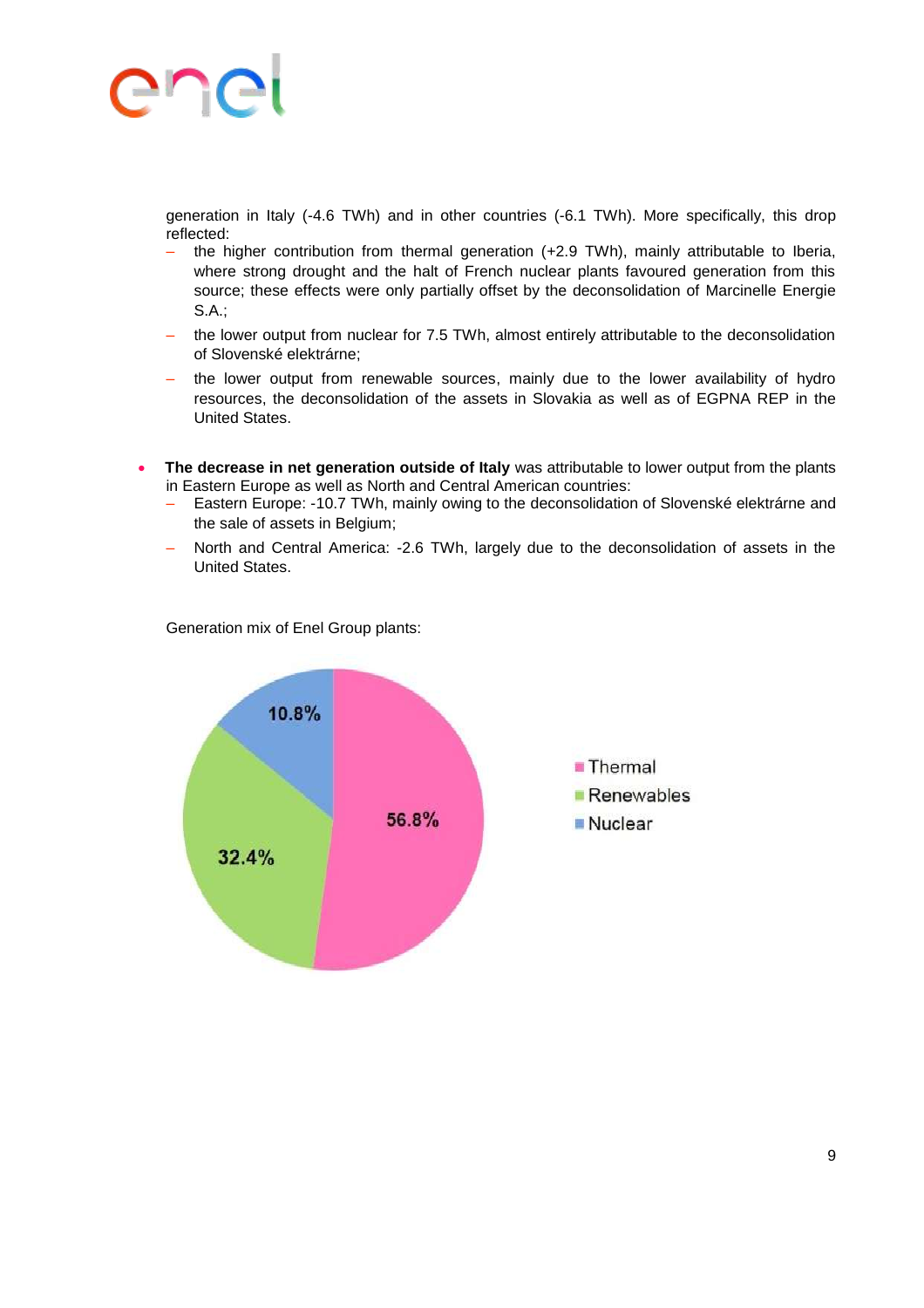The Enel Group's long-term objective remains achieving generation mix decarbonisation by 2050.

In 2019, nearly half of the Group's total estimated capacity of 83 GW is expected to be represented by renewable energy generation.

#### **Electricity distributed**

- **Electricity transported** on the Enel Group distribution network in the first nine months of 2017 amounted to 333.3 TWh
	- ‒ of which 169.6 TWh in Italy and 163.7 TWh in other countries.
- The **volume of electricity distributed in Italy** increased by 1.7 TWh (+1.0%) compared with the first nine months of 2016:
	- with a slight deterioration compared with electricity demand on the national power grid (+1.7%). The percentage change in demand on the national market amounted to +0.6% in the North, +3.4% in the Centre, +1.7% in the Islands and +2.2% in the South. The South and the Islands are mainly served by e-distribuzione S.p.A.; in the Centre and North of Italy, other major operators account for a total of about 15% of electricity volumes distributed.
- **Electricity distributed outside of Italy** amounted to 163.7 TWh in the first nine months of 2017, an increase of 11.1 TWh (+7.3%) on the same period of 2016:
	- mainly in Brazil, following the acquisition of Celg-D (+9.0 TWh).

#### **EMPLOYEES**

As of September 30<sup>th</sup>, 2017, **Enel Group employees numbered 63,331** (62,080 as of December 31st, 2016), of whom about 50.4% employed in Group companies headquartered outside Italy. The increase of 1,251 reflected the negative balance between new hires and terminations (-1,624), which was more than offset by the change in the scope of consolidation (+2,875), mainly due to the acquisition of Celg-D in Brazil and EnerNOC Inc. in North America.

#### **\*\*\*\*\***

#### **OUTLOOK**

**The third quarter of 2017 saw the achievement of major results in each of the objectives of the 2017-2019 Strategic Plan updated in November 2016 despite the challenges affecting generation at the global level due to the scarcity of hydro and wind resources and the ongoing exceptional situation in the Iberian Peninsula. From an operational point of view, the diversification of the Group's activities made it possible to achieve solid results in the first nine months of 2017.** 

**In the remainder of 2017, in line with the targets set out in the plan, it is expected:**

- the acceleration of **investments in digitisation**, continuing the installation of second-generation **smart meters** in Italy – already more than 1 million installed – and the completion of the installation of smart meters in the Iberian peninsula. In addition, the roll-out of the optical fibre network undertaken by OpEn Fiber is expected to be accelerated, with more than 2.4 million homes being cabled by the end of the year;
- the contribution of the **customer-focus** strategy on a global scale;
- additional progress in **operational efficiency**, supported by investments in digitisation;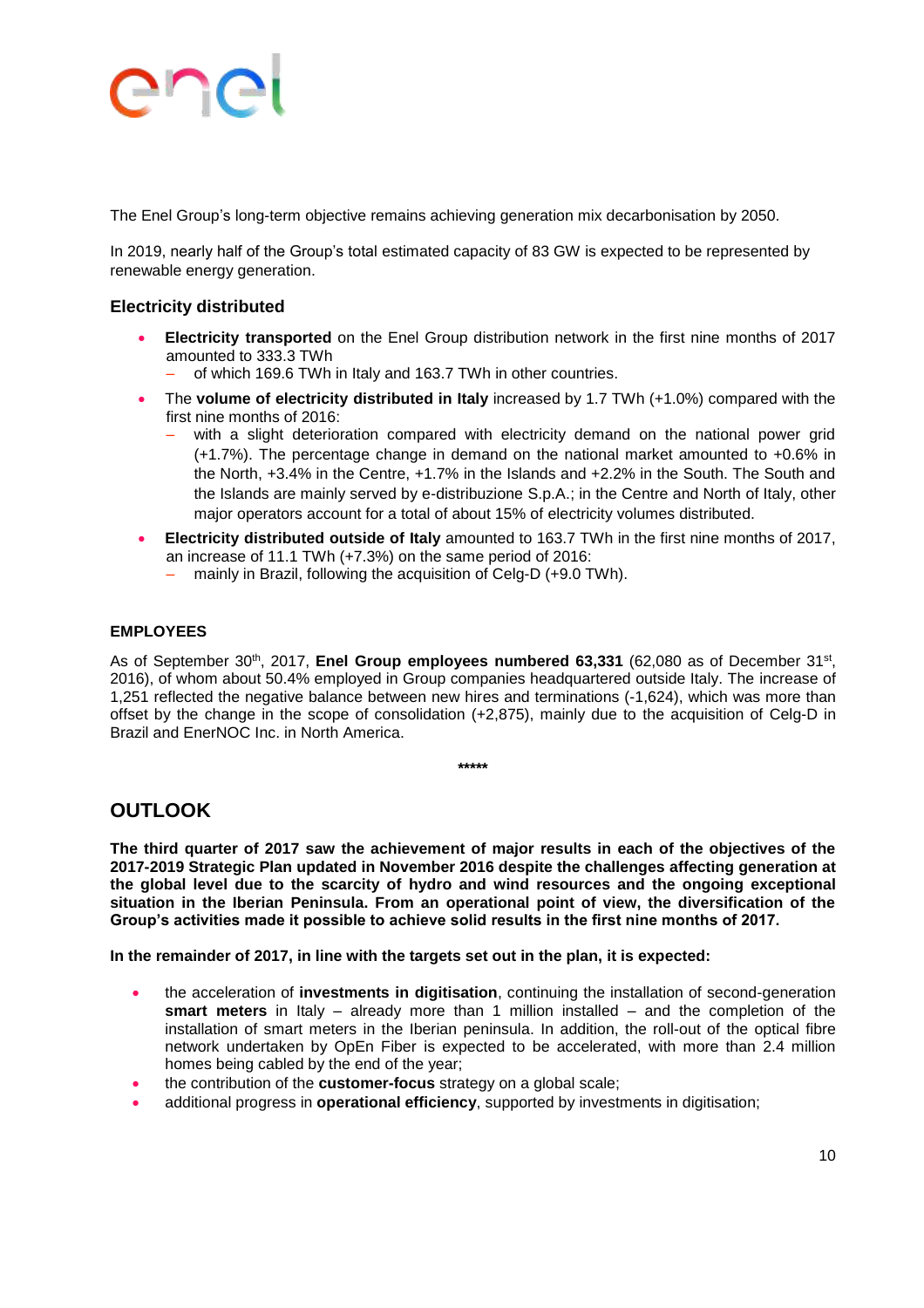

- a major contribution from **industrial growth**, focused on networks and renewables, thanks in part to an acceleration of the development of the latter and the strengthening of Enel's BSO strategy, including in new countries such as Mexico;
- additional progress in the second phase of corporate simplification at the individual country level, especially in Latin America, where the restructuring in Chile is currently under way;
- additional progress in active portfolio management.

**The progress achieved for each of these objectives, the normalisation of operational performance and an acceleration in the contribution of investments in renewables, including through the BSO strategy, enable Enel to confirm the financial targets for 2017**.

**\*\*\*\*\***

#### **2017 INTERIM DIVIDEND**

Enel's 2017-2019 Strategic Plan - whose guidelines were presented to the financial community in November 2016 – provided for measures to optimise shareholder return, including the reintroduction by the Parent Company, Enel, as of 2016 financial year results, of an interim dividend. The dividend policy provides for dividends be paid to shareholders in two instalments each year in January as interim dividend and in July as balance dividend.

Considering the above, as well as the fact that the Parent Company posted net income of 2,461 million euros in the first nine months of 2017, the Board of Directors, taking due account of the outlook for the last quarter of the year, has approved the distribution of an interim dividend of 0.105 euros per share. The interim dividend, gross of any possible withholding tax, will be paid from January 24 th, 2018, with an exdividend date for coupon no. 27 of January 22<sup>nd</sup>, 2018 and a record date of January 23<sup>rd</sup>, 2018.

The amount of the interim dividend in question is consistent with the dividend policy contained in the 2017-2019 Strategic Plan, which provides for the payment of a total dividend on 2017 net income equal to the value of whichever is higher: either 0.21 euros per share or 65% of the net ordinary income of the Enel Group.

Taking into account the results achieved so far as well as the confirmation of all of the Plan's financial targets, for 2017 Enel expects to pay an overall dividend per share of 0.23 euros, equivalent to 65% of the Group's net ordinary income expected for 2017.

The opinion of the audit firm EY S.p.A. provided for under Article 2433-bis of the Italian Civil Code was issued as of November 8<sup>th</sup>, 2017.

**\*\*\*\*\***

### **RECENT KEY EVENTS**

**July 28th, 2017:** Enel announced that its subsidiary e-distribuzione S.p.A. had signed an agreement with the European Investment Bank ("EIB") for the first tranche of 500 million euros, guaranteed by Enel, of a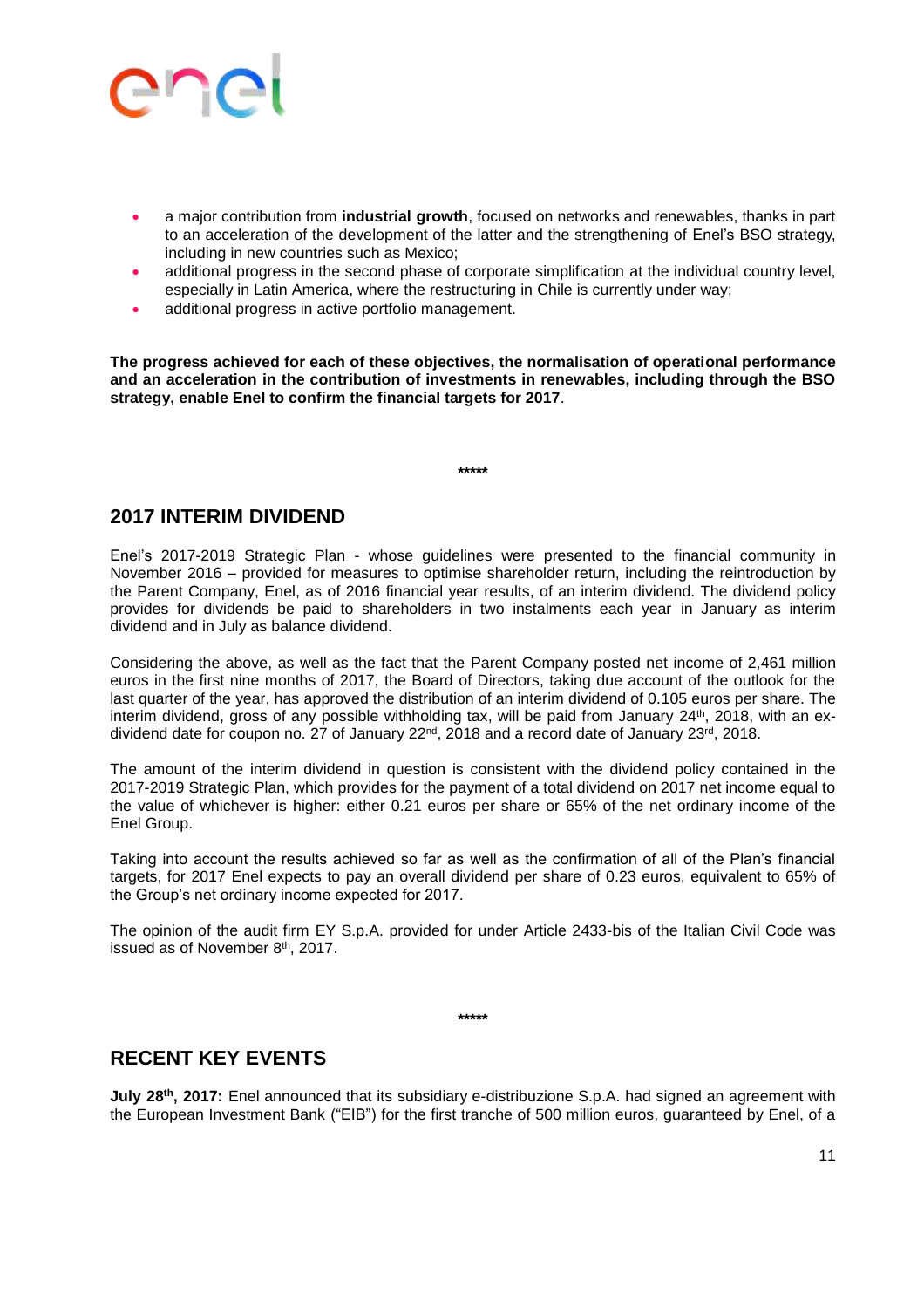total loan of 1 billion euros already approved by the EIB. The loan will contribute to financing the investments of e-distribuzione SpA in the 2017-2021 period to replace smart meters in Italy under the Open Meter plan.

**August 1st, 2017:** Enel announced that Enel Finance International N.V. ("EFI"), the Group finance company controlled by Enel, following the exercise of the "Redemption at the option of the Issuer (Issuer Call)", provided for in the offering documentation, and the publication of the associated notice on July 13th, 2017, had repurchased in cash the entire bond issue of 1,750,000,000 US dollars issued by EFI and guaranteed by Enel. The repurchase was carried out in the context of the optimisation of the structure of the Enel Group's liabilities through active management of maturities and of the cost of debt.

**August 7th, 2017:** Enel announced that the subsidiary Enel Green Power North America, Inc. ("EGPNA") had completed the acquisition – through a public purchase offer – of 100% of the shares of EnerNOC, Inc., for a total consideration equal to an equity value of about 250 million US dollars.

**August 17th, 2017:** Enel announced that EGPNA, acting through its subsidiary Red Dirt Wind Holdings, LLC, had signed a tax equity agreement worth about 340 million US dollars with MUFG and Allianz Renewable Energy Partners of America for the 300 MW Red Dirt wind farm in Oklahoma. The agreement – which also provides for a parent company guarantee from Enel – secures the funding commitment by the two investors to finance the start of the plant's commercial operation. The Red Dirt wind farm, whose construction called for an investment of about 420 million US dollars, is expected to enter into service by the end of 2017 and, once operational, to generate about 1,200 GWh a year.

**August 25th, 2017:** Enel announced that the Board of Directors of its subsidiary Enel Chile S.A. ("Enel Chile") had begun analysing a possible restructuring of the Enel Group's shareholdings in Chile based on a non-binding proposal formulated by Enel Chile and sent to Enel in July 2017.

The proposed restructuring envisages two phases, each of which is conditional on the implementation of the other: (i) the integration of the Chilean renewable assets held by Enel Group company Enel Green Power Latin America Ltda. through the merger by incorporation of the latter into Enel Chile; (ii) the launch by Enel Chile of a public purchase and exchange offer for all of the shares of its subsidiary Enel Generación Chile S.A. ("Enel Generación Chile") held by minority shareholders (representing about 40% of the share capital), the effectiveness of which will be conditional on the acquisition of a total number of shares that would enable Enel Chile to increase its stake in Enel Generación Chile to more than 75% from the current 60%.

The Board of Directors of Enel Chile has also agreed to the basic conditions set out by Enel: (i) the transaction shall be carried out according to market terms and conditions, taking due account of the prospects for growth of renewable energy in Chile; (ii) shall ensure that Enel, once the transaction is completed, retains a shareholding in Enel Chile substantially similar to its current holding (60.6%), ensuring that Enel does not lose control at any time of Enel Chile, in compliance with the 65% limit on share ownership provided in the company's bylaws; and (iii) shall ensure an increase in Enel Chile's earnings per share.

**August 30th, 2017:** Enel announced that, acting through it Brazilian renewables subsidiary Enel Green Power Brasil Participações ("EGPB"), it had begun operation of the Delfina wind farm in Brazil. Delfina, whose construction called for an investment of about 400 million US dollars, has a total installed capacity of 180 MW and can generate about 800 GWh a year.

September 18<sup>th</sup>, 2017: Enel announced that, acting through the subsidiary EGPB, it had begun generating energy at Ituverava (254 MW) and Nova Olinda (292 MW), the two largest photovoltaic plants in operation in Brazil. Enel invested about 400 million US dollars in the construction of Ituverava and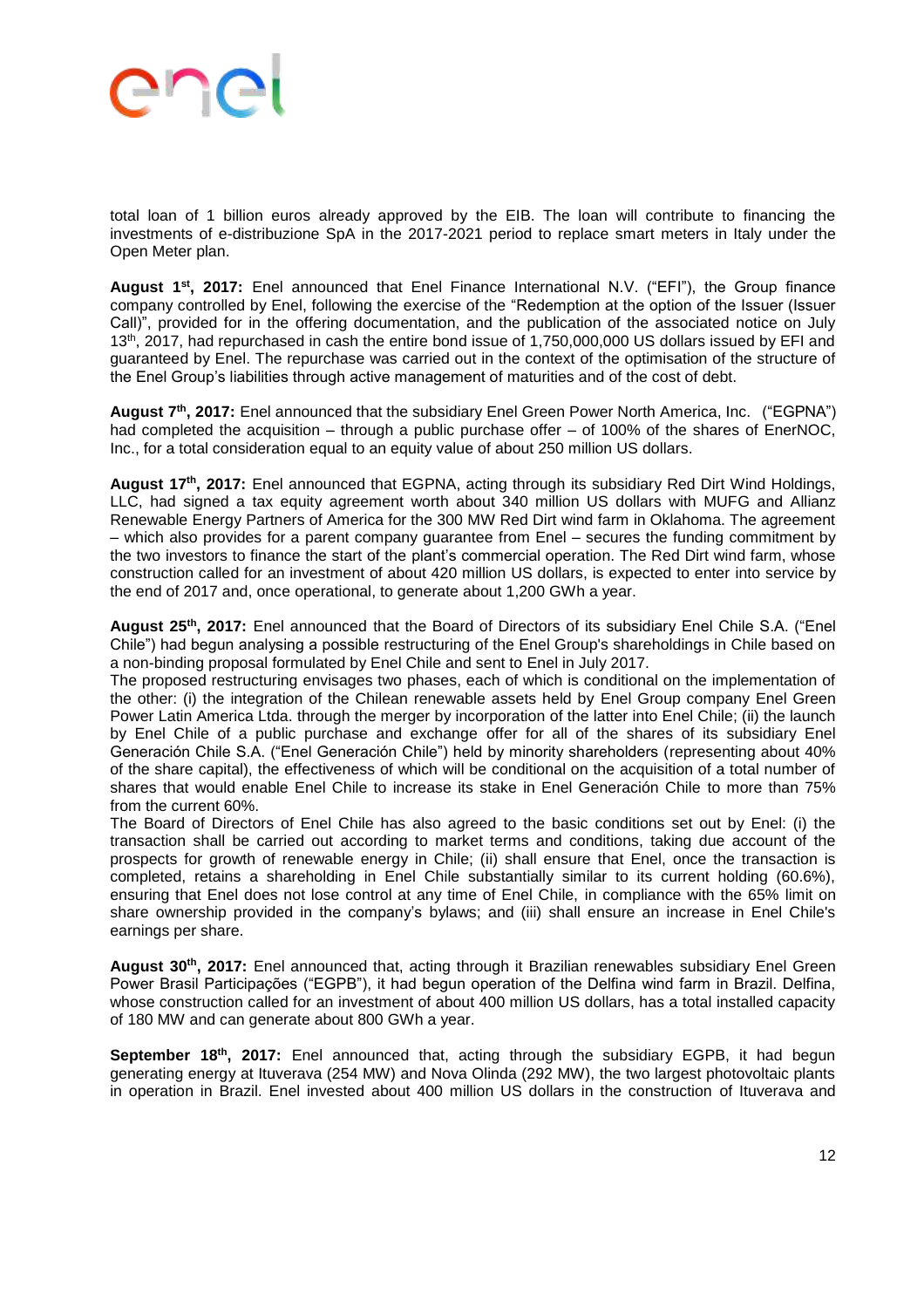# **SUG**

about 300 million US dollars in Nova Olinda, which can respectively generate about 550 GWh and 600 GWh a year.

**September 27th, 2017:** Enel announced that, acting through its subsidiary Enel Brasil S.A., it had won a 30-year concession for the 380 MW operating hydro plant of Volta Grande in south-eastern Brazil in the public "*Leilão de Concessões não prorrogadas*" tender organised by the Brazilian federal government through ANEEL, the Brazilian electricity regulatory agency. The operation of the plant, for which the concession offers guaranteed annual generation revenues, will involve an investment of about 1.4 billion Brazilian reais (BRL), equal to about 445 million US dollars. Enel is scheduled to take over operation of the plant in January 2018, after which it will be transferred to Enel's renewables subsidiary EGPB.

**October 3rd, 2017:** Enel announced that EFI had placed a multi-tranche bond for institutional investors on the US and international markets totalling 3 billion US dollars, the equivalent of approximately 2.5 billion euros. The issue, which is guaranteed by Enel, is structured in the following tranches: (i) 1,250 million US dollars at 2.75% fixed rate maturing in 2023; (ii) 1,250 million US dollars at 3.5% fixed rate maturing in 2028; (iii) an additional 500 million US dollars of EFI's existing 4.75% fixed-rate notes issued in May 2017 maturing in 2047. The offering, the Enel Group's second in 2017 on the US market, is part of the Group's strategy for funding and for refinancing maturing consolidated debt.

**October 6<sup>th</sup>, 2017:** Enel announced that EGPNA, acting through its subsidiary Thunder Ranch Wind Holdings, LLC, had signed a tax equity agreement worth approximately 330 million US dollars with the Alternative Energy Investing Group of Goldman Sachs (NYSE: GS) and GE Energy Financial Services of General Electric (NYSE: GE) for the 298 MW Thunder Ranch wind project located in Oklahoma. The agreement secures the funding commitment by the two investors for the start of commercial operation of the plant. The overall investment in Thunder Ranch amounts to about 435 million US dollars, with the plant scheduled to begin operation by the end of 2017. Once fully operational, Thunder Ranch will be able to generate around 1,100 GWh a year.

**October 9th, 2017**: Enel announced that its renewables subsidiary Enel Green Power S.p.A. ("EGP"), had signed agreements with the Canadian institutional investor Caisse de dépot et placement du Quebec ("CDPQ") and the investment vehicle of leading Mexican pension funds CKD Infraestructura México S.A. de C.V. ("CKD IM") for the sale of 80% of the share capital of a newly formed Mexican holding company ("Holdco"), owner of the entire capital of eight project companies ("SPVs"). The SPVs, currently owned by EGP through the subsidiary Enel Green Power México S.r.l. de C.V., in turn own three plants in operation, with a total capacity of 429 MW, and five projects under construction, with a total capacity of 1,283 MW, for an overall capacity of about 1.7 GW.

Under the agreements, EGP – implementing the Build Operate and Sell model announced in the 2017- 2019 Strategic Plan - will continue to operate the plants owned by SPVs and will complete those still under construction through two newly formed subsidiaries. In addition, starting from January 1st, 2020, EGP may transfer additional projects to Holdco. As a result of the transfers, it could therefore increase its interest in Holdco until it becomes the majority shareholder.

The transaction is worth 1.35 billion US dollars, of which a price of about 340 million US dollars for the sale of 80% of Holdco and about 1,010 million US dollars for financing (related-party loans) granted to the SPVs by CDPQ-CKD IM.

The transaction will enable the Enel Group to reduce its consolidated net debt at the closing date by about 1.9 billion US dollars.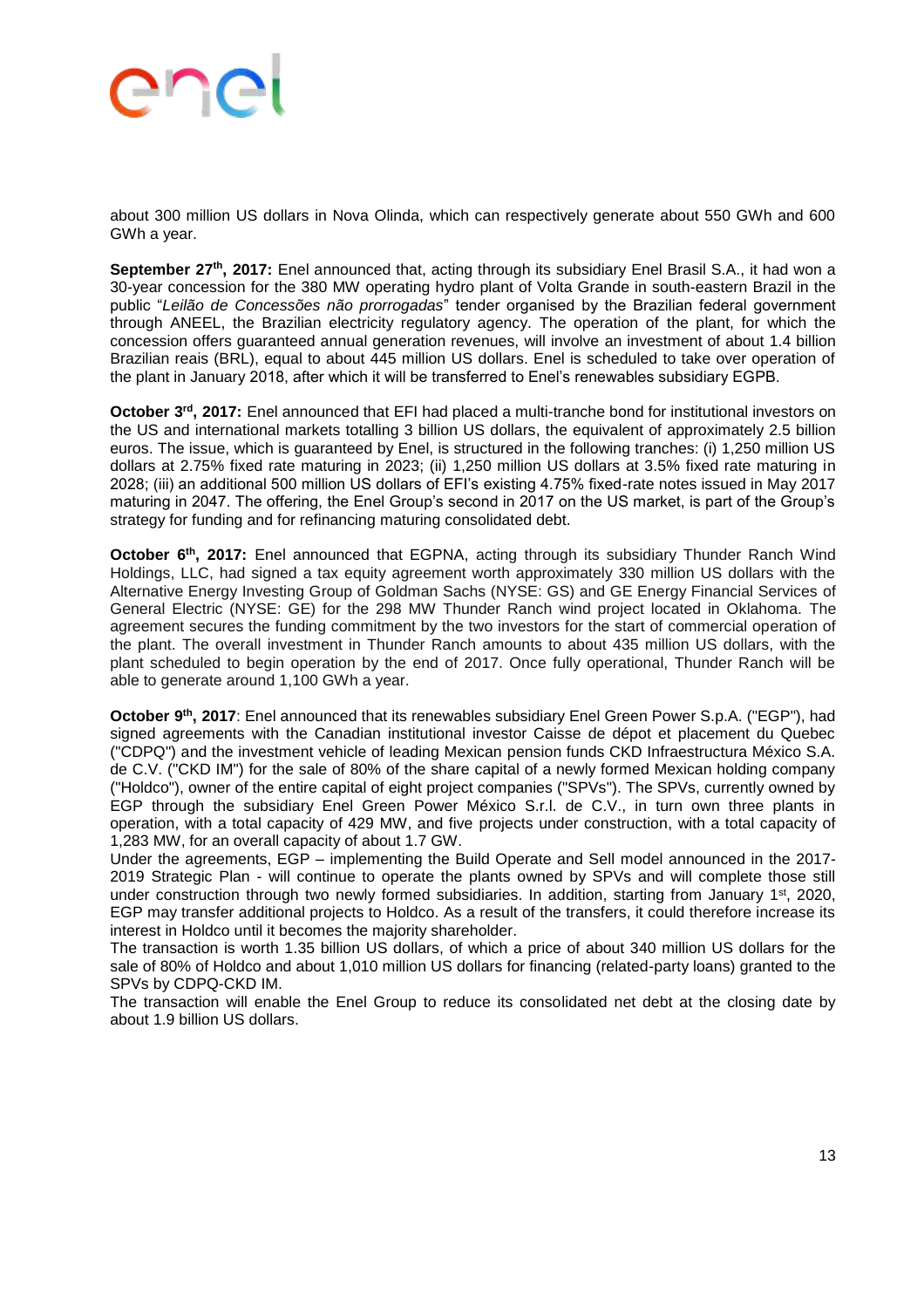## end

**\*\*\*\*\***

### **NOTES**

*At 9:30am CET on November 9th, 2017, a conference call will be held to present the results for the third quarter and first nine months of 2017 to financial analysts and institutional investors. Journalists are also invited to listen in on the call. Documentation relating to the conference call will be available on Enel's website (www.enel.com) in the Investor section from the beginning of the call.* 

*The condensed income statement, statement of comprehensive income, condensed balance sheet and condensed cash flow statement for the Enel Group are attached below. A descriptive summary of the alternative performance indicators used in this press release is also attached.* 

*The officer responsible for the preparation of the corporate financial reports, Alberto De Paoli, certifies, pursuant to Article 154-bis, paragraph 2, of the Consolidated Law on Financial Intermediation, that the accounting information contained in this press release corresponds with that contained in the accounting documentation, books and records.*

### **ACCOUNTING STANDARDS AND CHANGES IN SCOPE OF CONSOLIDATION**

There were no changes in accounting standards that had an impact on the accounts that would need to be reported here. Unless otherwise specified, the balance sheet figures as of September 30<sup>th</sup>, 2017, exclude assets and liabilities held for sale, which regard eight Mexican project companies and other residual assets that, on the basis of the state of progress of negotiations for their sale to third parties, fall within the scope of application of IFRS 5. The first nine months of 2017 saw the completion of the acquisition of 100% of Demand Energy Networks, a US company specialised in software solutions and smart energy storage systems, as well as the acquisitions of 99.88% of Celg-D and of 100% of EnerNOC.

\*\*\*\*\*

### **KEY PERFORMANCE INDICATORS**

This press release uses a number of "alternative performance indicators" not provided for in the IFRS-EU accounting standards, but deemed useful by Enel's management in order to facilitate the assessment of the Group's performance and financial position. In line with CONSOB Notice no. 0092543 of December  $3^{rd}$ , 2016 and with the Guidelines issued on October 5<sup>th</sup>, 2016 by the European Securities and Markets Authority (ESMA) pursuant to Regulation (EU) no. 1095/2010, the content and basis of calculation of these indicators are as follows:

- **EBITDA**: an indicator of Enel's operating performance, calculated as "EBIT" plus "Depreciation, amortisation and impairment losses";
- **Ordinary EBITDA**: an indicator defined as EBITDA generated from ordinary business operations, therefore excluding all items associated with non-recurring transactions such as acquisitions or disposals of companies.
- **Net financial debt**: an indicator of the financial structure, determined by "Long-term borrowings" and "Short-term borrowings and the current portion of long-term borrowings", taking account of "Short-term financial payables" included in "Other current liabilities", all net of "Cash and cash equivalents" and "Securities held to maturity", "Financial investments in funds or portfolio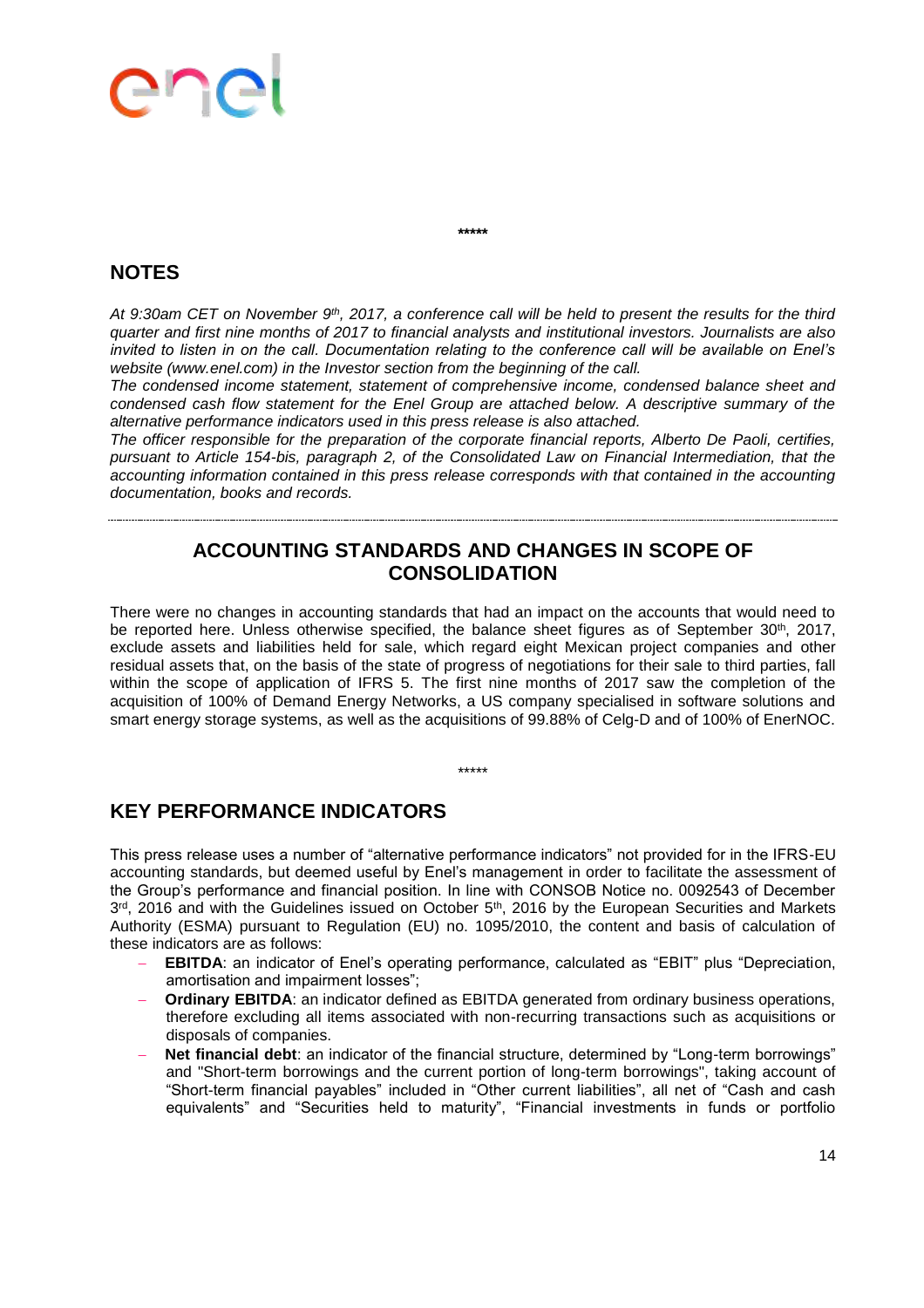

 $\overline{a}$ 

management products measured at fair value through profit or loss" and "Other financial receivables" included in "Other non-current financial assets", as well as the "Current portion of long-term financial receivables", "Factoring receivables", "Cash collateral" and "Other financial receivables" included in "Other current financial assets". More generally, the net financial debt of the Enel Group is calculated in conformity with paragraph 127 of Recommendation CESR/05- 054b implementing Regulation (EC) no. 809/2004 and in line with the CONSOB instructions from July 26th, 2007 defining net financial position net of financial receivables and long-term securities.

- **Net capital employed**: calculated as the algebraic sum of "Net non-current assets",<sup>1</sup> "Net current assets"<sup>2</sup> and "Provisions for risks and charges", "Deferred tax liabilities", "Deferred tax assets" and "Net assets held for sale";<sup>3</sup>
- **Group net ordinary income**: defined as that part of "Group net income" generated from ordinary business operations.

<sup>1</sup> Determined as the difference between "Non-current assets" and "Non-current liabilities" with the exception of: 1) "Deferred tax assets"; 2) "Securities held to maturity", "Financial investments in funds or portfolio management products measured at fair value through profit or loss" and "Other financial receivables" included in "Other non-current financial assets"; 3) "Long-term borrowings"; 4) "Employee benefits"; 5) "Provisions for risks and charges (non-current portion)"; and 6) "Deferred tax liabilities".

<sup>2</sup> Defined as the difference between "Current assets" and "Current liabilities" with the exception of: 1) "Current portion of long-term financial receivables", "Factoring receivables", "Securities held to maturity", "Cash collateral" and "Other financial receivables" included in "Other current financial assets"; 2) "Cash and cash equivalents"; 3) "Short-term borrowings" and the "Current portion of long-term borrowings"; 4) "Provisions for risks and charges (current portion)"; and 5) "Other financial payables" included in "Other current liabilities".

 $3$  Determined as the difference between "Assets held for sale" and "Liabilities held for sale".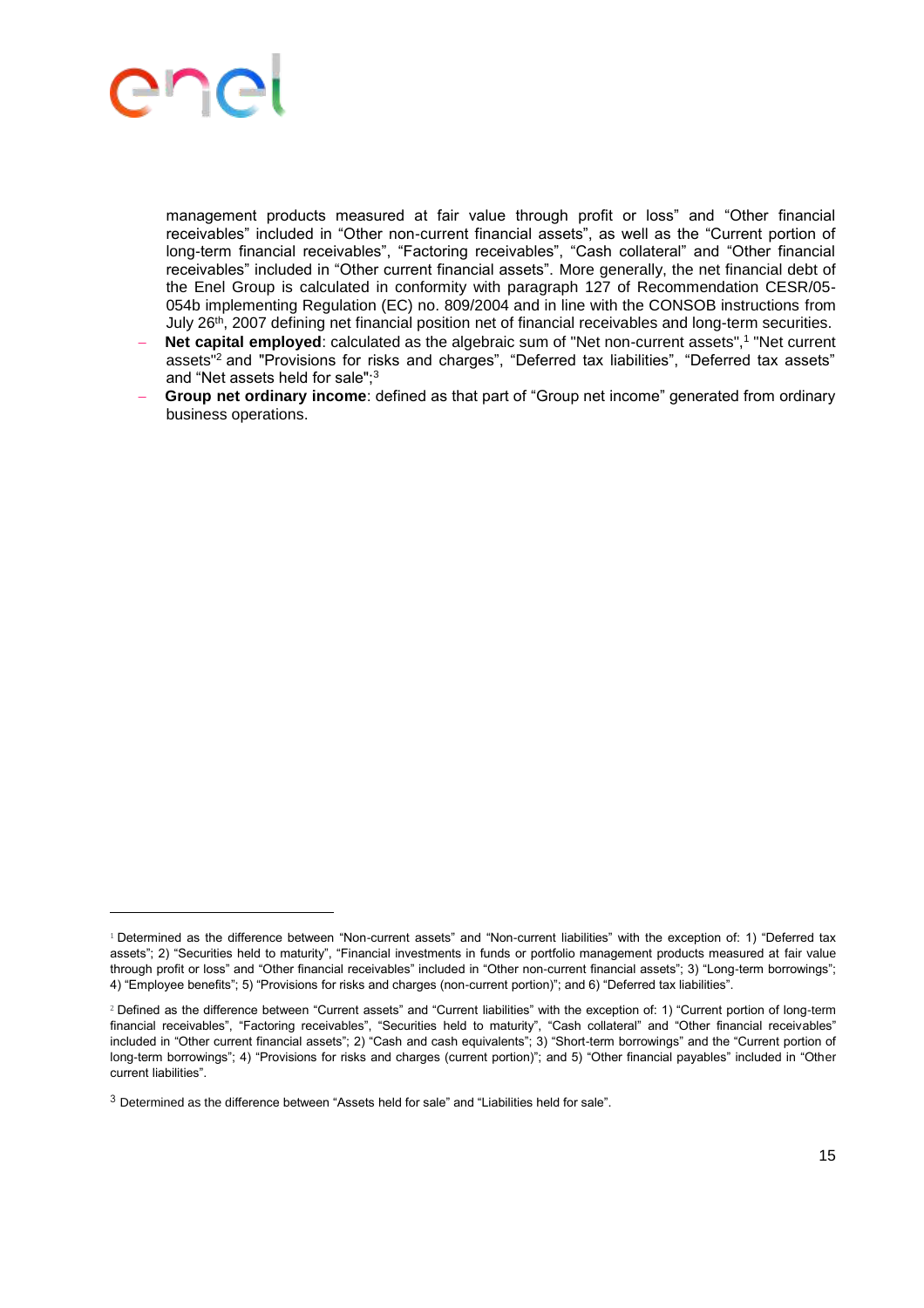# enel

### **Condensed Consolidated Income Statement**

| Millions of euro                                                                                 | First nine months |          |
|--------------------------------------------------------------------------------------------------|-------------------|----------|
|                                                                                                  | 2017              | 2016     |
| <b>Total revenues</b>                                                                            | 54,188            | 51,459   |
| <b>Total costs</b>                                                                               | 47,354            | 43,640   |
| Net income/(expense) from commodity contracts measured at fair value                             | 383               | (130)    |
| <b>Operating income</b>                                                                          | 7,217             | 7,689    |
| Financial income                                                                                 | 2,877             | 3,166    |
| Financial expense                                                                                | 5,040             | 5,343    |
| Total financial income/(expense)                                                                 | (2, 163)          | (2, 177) |
| Share of gains/(losses) on investments accounted for using the equity method                     | 114               | 67       |
| Income before taxes                                                                              | 5,168             | 5,579    |
| Income taxes                                                                                     | 1,505             | 1,705    |
| Income from continuing operations                                                                | 3,663             | 3,874    |
| Net income from discontinued operations                                                          | ٠                 |          |
| Net income for the period (shareholders of the Parent Company and non-<br>controlling interests) | 3,663             | 3,874    |
| Attributable to shareholders of the Parent Company                                               | 2,621             | 2,757    |
| Attributable to non-controlling interests                                                        | 1,042             | 1,117    |
| Net earnings attributable to shareholders of the Parent Company per share (euro) <sup>(1)</sup>  | 0.26              | 0.28     |

(1) Diluted earnings per share are equal to basic earnings per share,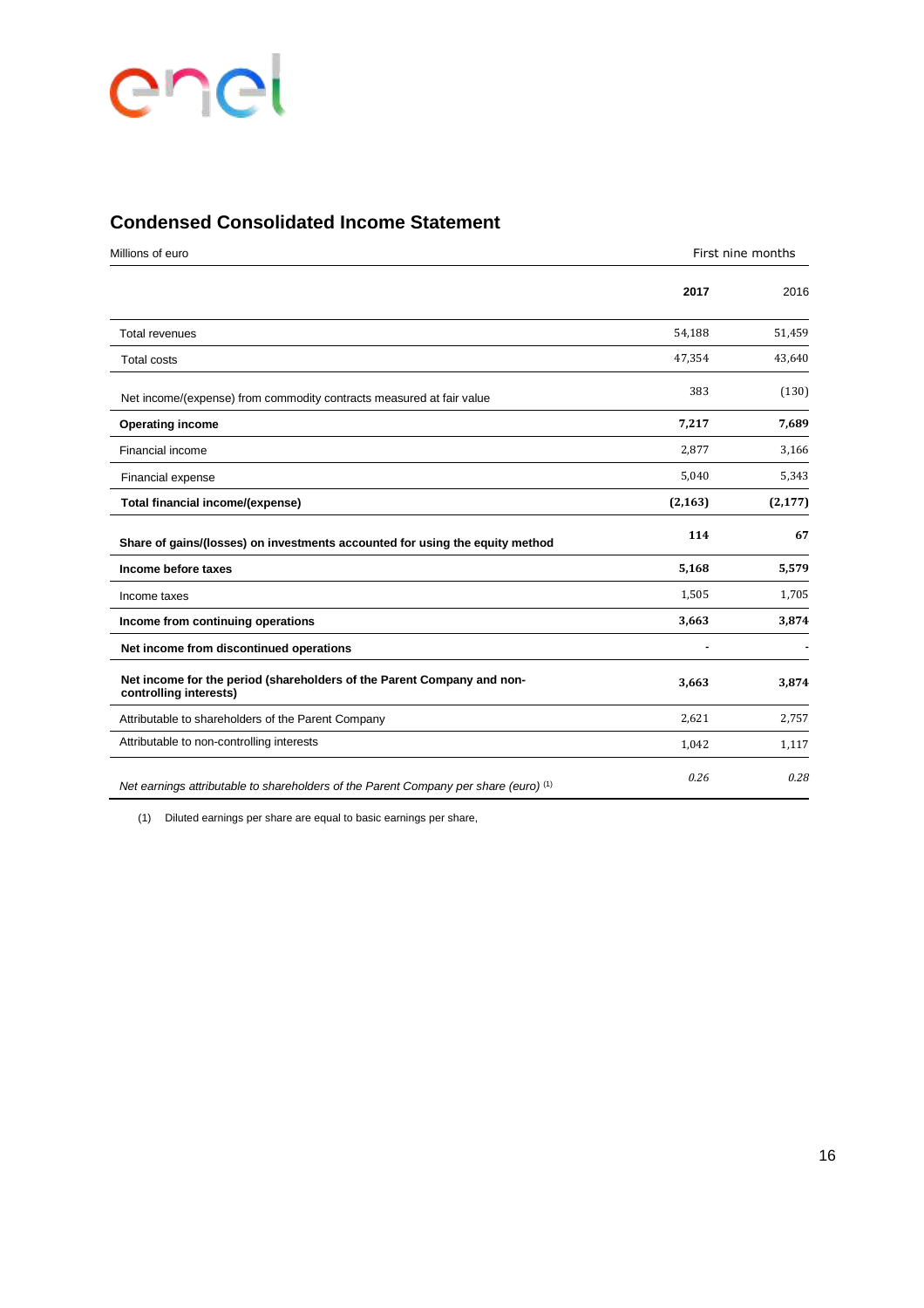# enel

### **Statement of Consolidated Comprehensive Income**

| Millions of euro                                                               | First nine months |       |
|--------------------------------------------------------------------------------|-------------------|-------|
|                                                                                | 2017              | 2016  |
| Net income for the period                                                      | 3,663             | 3,874 |
| Other comprehensive income recyclable to profit or loss (net of taxes):        |                   |       |
| Effective portion of change in the fair value of cash flow hedges              | (19)              | (499) |
| Income recognized in equity by companies accounted for using the equity method | 9                 | (28)  |
| Change in the fair value of financial investments available for sale           | (20)              | (4)   |
| Change in translation reserve                                                  | (2, 120)          | 1,079 |
| Income/(Loss) recognized directly in equity                                    | (2, 150)          | 548   |
| Comprehensive income for the period                                            | 1,513             | 4,422 |
| Attributable to:                                                               |                   |       |
| - shareholders of the Parent Company                                           | 1,353             | 2,699 |
| - non-controlling interests                                                    | 160               | 1,723 |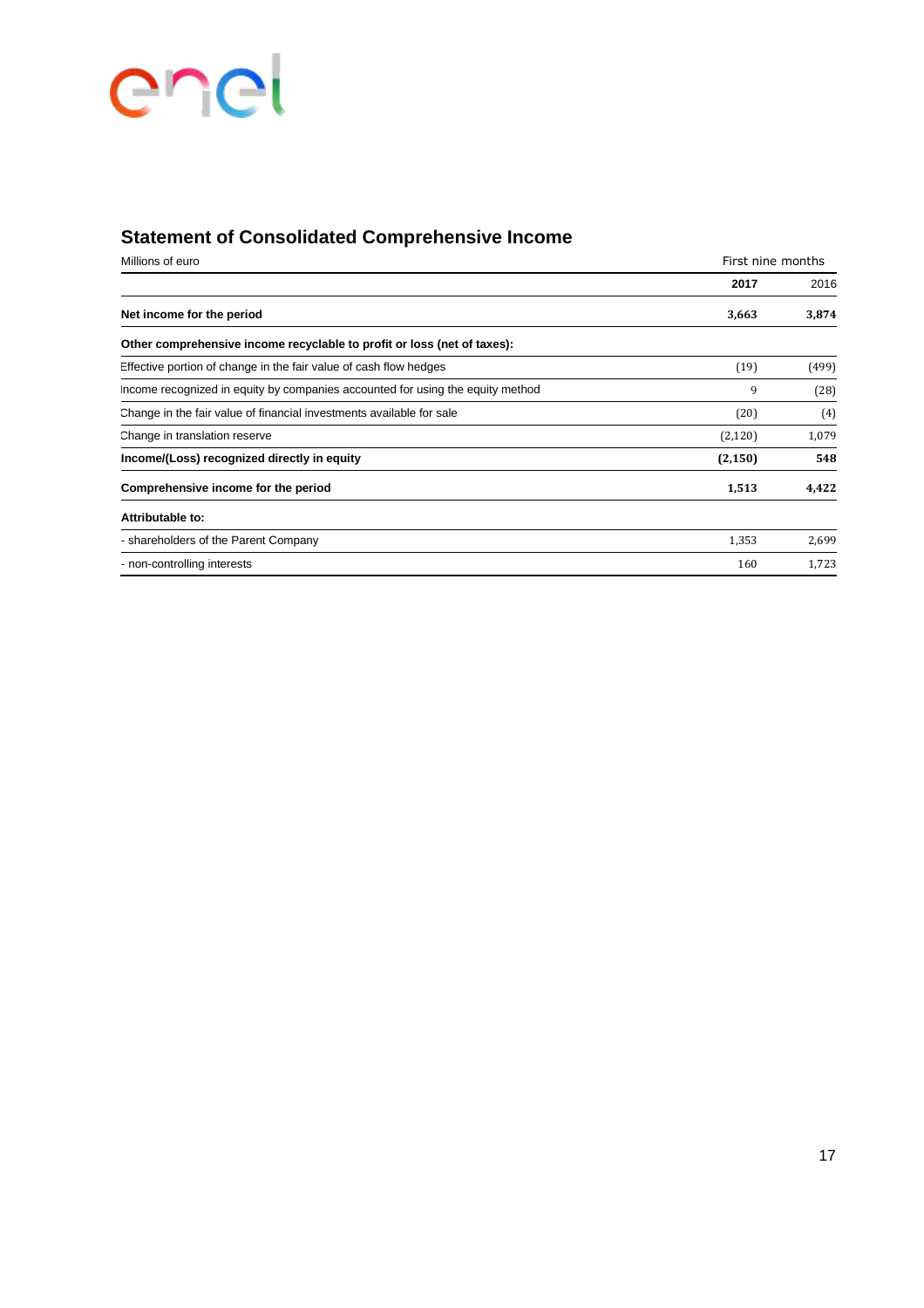# enel

### **Condensed Consolidated Balance Sheet**

Millions of euro

|                                                                 | at Sep. 30, 2017 | at Dec. 31, 2016 |
|-----------------------------------------------------------------|------------------|------------------|
| <b>ASSETS</b>                                                   |                  |                  |
| <b>Non-current assets</b>                                       |                  |                  |
| - Property, plant and equipment and intangible assets           | 91,701           | 92,318           |
| - Goodwill                                                      | 13,660           | 13,556           |
| - Equity investments accounted for using the equity method      | 1,565            | 1,558            |
| - Other non-current assets (1)                                  | 12,613           | 12,872           |
| <b>Total non-current assets</b>                                 | 119,539          | 120,304          |
| <b>Current assets</b>                                           |                  |                  |
| - Inventories                                                   | 2,924            | 2,564            |
| - Trade receivables                                             | 13,596           | 13,506           |
| - Cash and cash equivalents                                     | 5,127            | 8,290            |
| - Other current assets (2)                                      | 11,234           | 10,921           |
| <b>Total current assets</b>                                     | 32,881           | 35,281           |
| Assets held for sale                                            | 1,592            | 11               |
| <b>TOTAL ASSETS</b>                                             | 154,012          | 155,596          |
| <b>LIABILITIES AND SHAREHOLDERS' EQUITY</b>                     |                  |                  |
| - Equity attributable to the shareholders of the Parent Company | 35,255           | 34,803           |
| - Equity attributable to non-controlling interests              | 17,358           | 17,772           |
| Total shareholders'equity                                       | 52,613           | 52,575           |
| <b>Non-current liabilities</b>                                  |                  |                  |
| - Long-term loans                                               | 40,895           | 41,336           |
| - Provisions and deferred tax liabilities                       | 15,835           | 16,334           |
| - Other non-current liabilities                                 | 4,699            | 4,388            |
| <b>Total non-current liabilities</b>                            | 61,429           | 62,058           |
| <b>Current liabilities</b>                                      |                  |                  |
| - Short-term loans and current portion of long-term loans       | 9,878            | 9,756            |
| - Trade payables                                                | 11,136           | 12,688           |
| - Other current liabilities (3)                                 | 17,580           | 18,519           |
| <b>Total current liabilities</b>                                | 38,594           | 40,963           |
| Liabilities held for sale                                       | 1,376            |                  |
| <b>TOTAL LIABILITIES</b>                                        | 101,399          | 103,021          |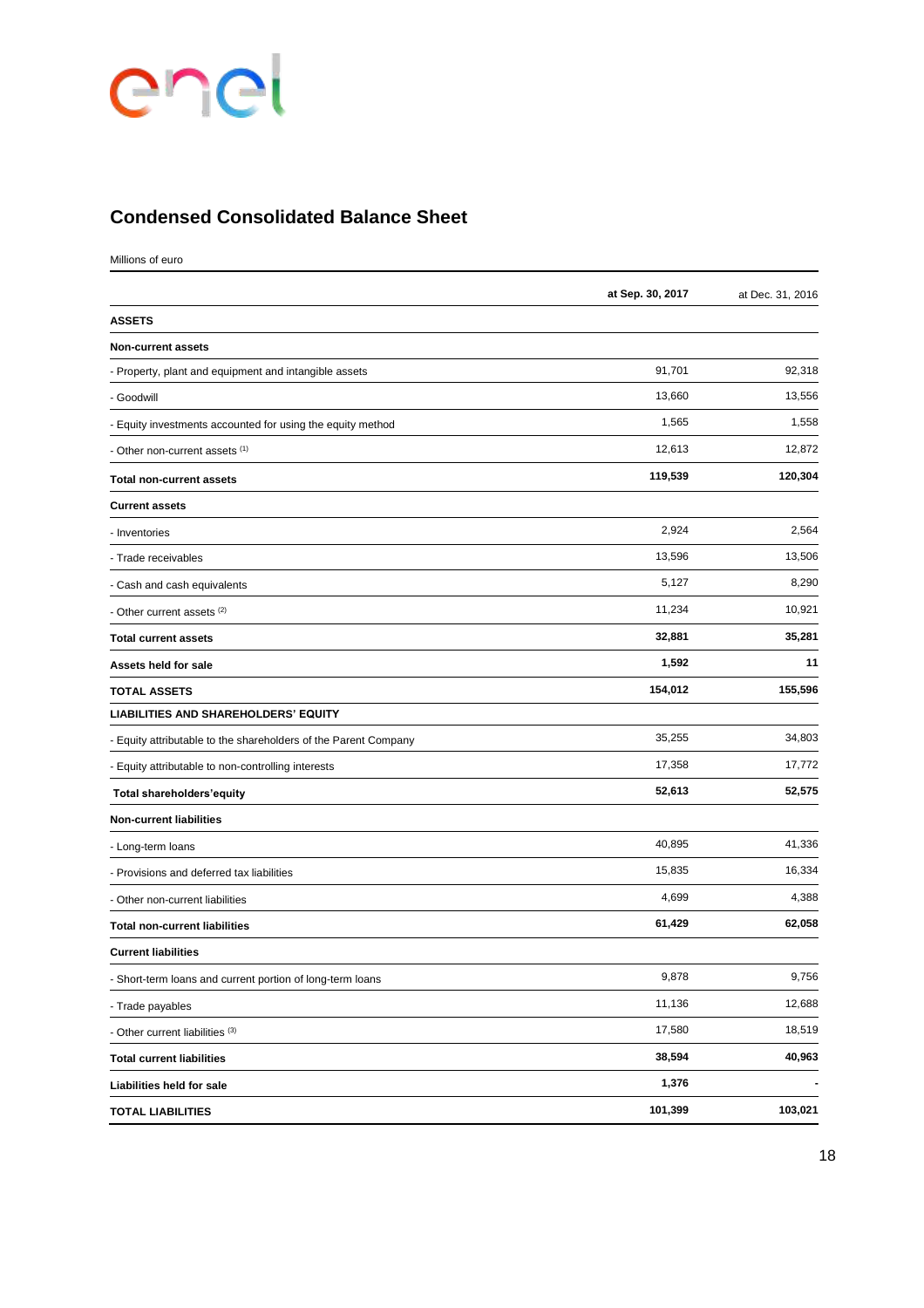### enei

#### **TOTAL LIABILITIES AND SHAREHOLDERS' EQUITY 154,012 155,596**

- (1) Of which long-term financial receivables and other securities at September 30, 2017 for €2,523 million (€2,181 million at December 31, 2016) and €389 million (€441 million at December 31, 2016), respectively,
- (2) Of which current portion of long-term financial receivables, short-term financial receivables and other securities at September 30, 2017 for €1,174 million (€767 million at December 31, 2016), €3,552 million (€2,121 million at December 31, 2016) and €67 million (€36 million at December 31, 2016), respectively,
- (3) Of which short-term financial payables at September 30, 2017 for €0 million (€296 million at December 31, 2016),